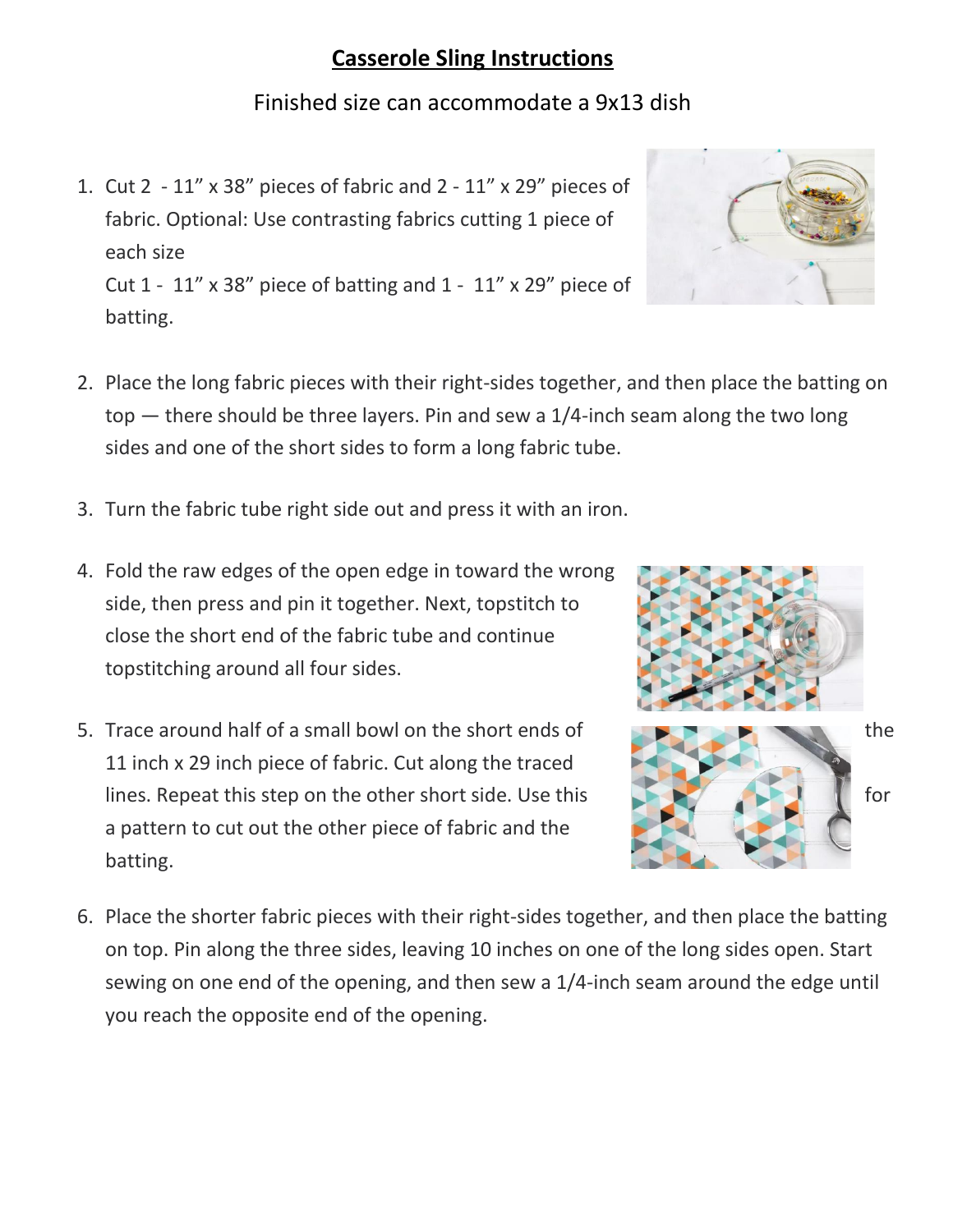- 7. Use sharp scissors to cut out small notches on the curved edge at every inch or so. Be very careful not to cut your stitches.
- 8. Turn it right side out by pulling everything through the side opening. Press with an iron.
- 9. Tuck 1/4-inch of fabric at the opening in toward the wrong side, pin and topstitch to close. Continue topstitching around the entire piece.
- 10.Fold the top edge over the spoons, pin and sew in place.
- 11.Remove the backing from the hook and loop fasteners and adhere them to the corners of the long piece. When it's folded over the casserole dish they will close together.
- 12.Center the two fabric strips. Pin in place and sew.

Now you're ready to bake your favorite casserole dish, wrap it up and head to your next potluck in style.

Reference: Pinterest How to Make a Totally Convienent Casserole Carrier by ehow.com







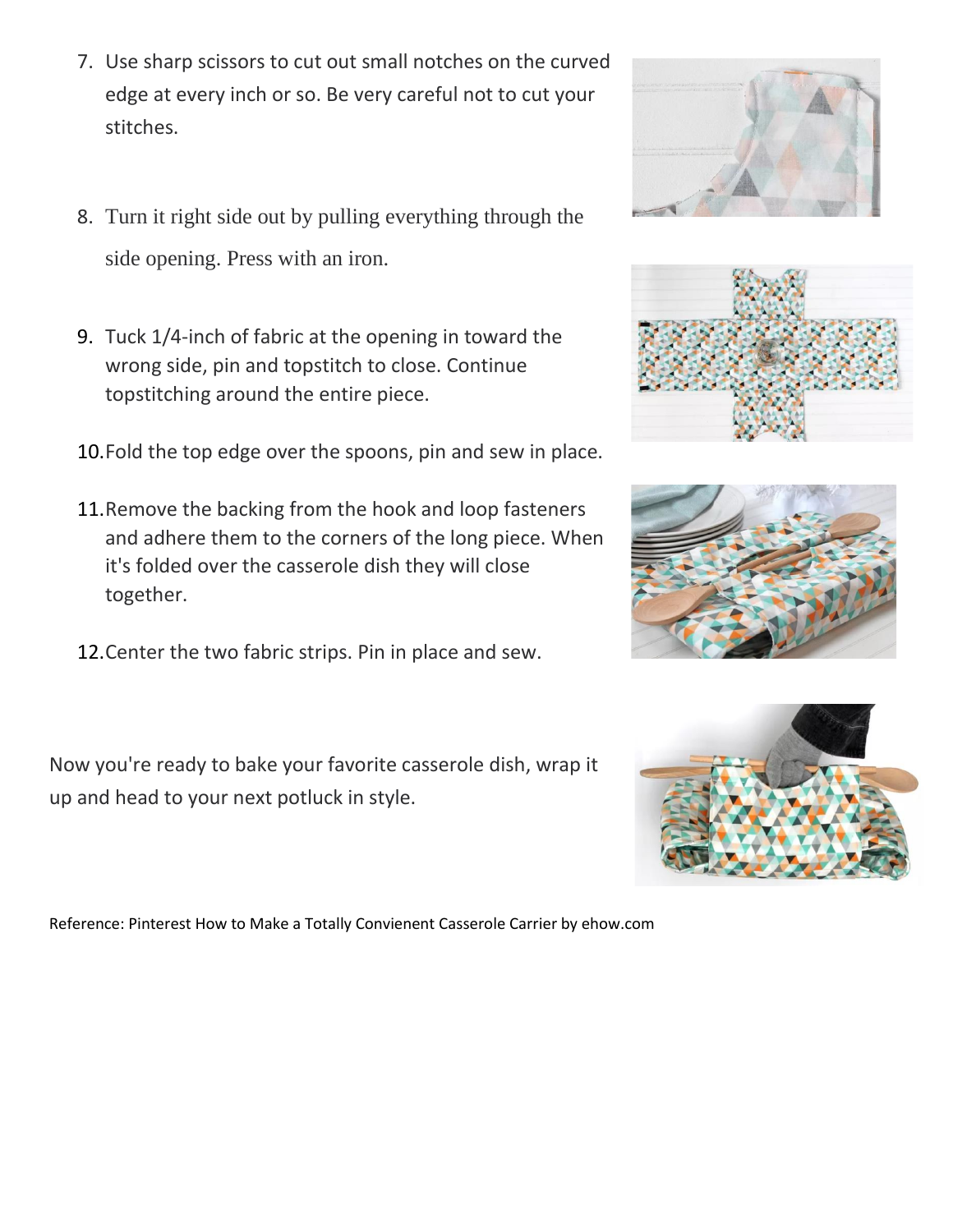## **Alternative Option: Pie Dish Carry-all**

- Cut  $2 22$ " squares of coordinating cotton fabric
- Cut  $2 23$ " square of cotton batting
- Cut  $1 5$ " x 22" strip of coordinating fabric for strap
- Cut  $2 4 \frac{1}{2}$  x 7" strips of coordinating fabric for loop attachment



- 1. Layer 1 fabric square on top of 1 piece of batting and quilt as desired. Repeat with 2<sup>nd</sup> fabric square and batting. Trim layered squares to 22" square.
- 2. Fold each Loop attachment strip along the long edge toward the center to form crease. Then fold each long edge towards center crease again, creating a fold in the strip. Top Stitch along each long side.
- 3. Place one loop on two corners diagonally across from one another, sandwiched between your 2 fabric pieces. Pin into place about 1″ from either side of the corner.





4. Sew both quilted layers right sides together leaving one side open 10" in center of one side ensuring the loop attachments are pointing inward. Snip corners diagonally beyond the seam allowance to reduce bulk. Turn inside out. Top stitch  $\sim 1/8$ " around entire square ensuring you close the opening seam.